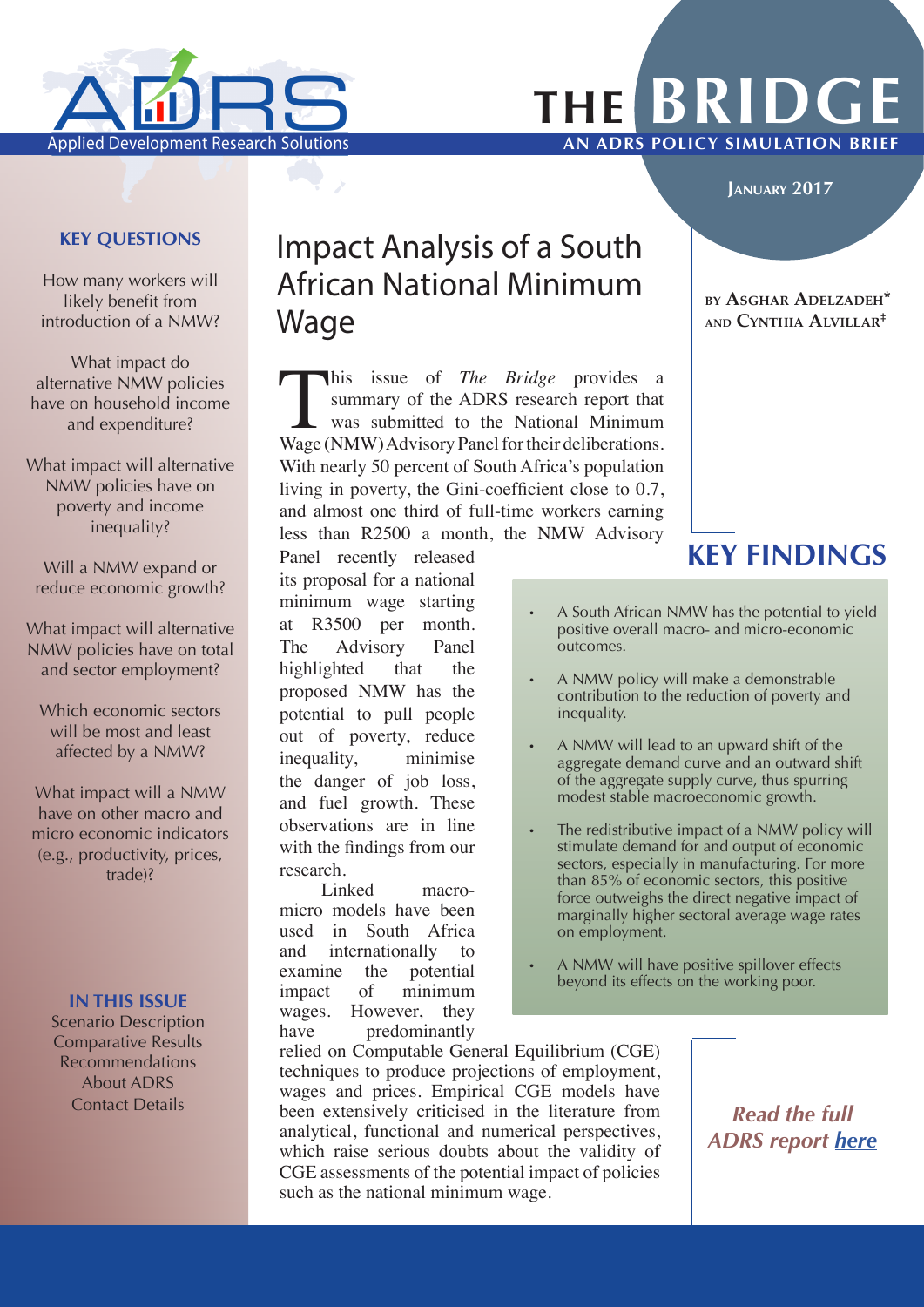Our research used the ADRS' multi-sector macroeconometric model, the Dynamically Integrated Macro-Micro Simulation Model of South Africa (DIMMSIM), to simulate the impact of four alternative NMW scenarios and compared them to a base scenario. One of the scenarios we simulated is similar in detail to the Advisory Panel's recommended R3500 per month.

The parameters of the model, including the sector specific employment elasticities, have been estimated for 41 economic sectors using South African time series data. This important feature of DIMMSIM distinguishes it from the CGE models that have used arbitrary employment elasticities to assess the employment impact of the NMW.

This summary of our research report contains the assumptions of the tested NMW scenarios, the quantification of their impact and the trade-offs associated with each scenario.

#### **Scenarios**

Table 1 provides a description of the five economic scenarios examined in our analysis, including their underlying assumptions for a 10-year trajectory.

| <b>TABLE 1: SCENARIO DESCRIPTIONS</b> |                                                                                                                                                                                                                                                                                                                                                                                                                                                                                                                                                                                                                                                                                                                                                                                                                                                                                                                                                                                                                                                                                                                                                                                                                                                                                                                              |                                                                                                                                                                                                                                                                            |                                                                                                                                                                                                              |                                                                                                                                                                                                                                                                                                                                     |
|---------------------------------------|------------------------------------------------------------------------------------------------------------------------------------------------------------------------------------------------------------------------------------------------------------------------------------------------------------------------------------------------------------------------------------------------------------------------------------------------------------------------------------------------------------------------------------------------------------------------------------------------------------------------------------------------------------------------------------------------------------------------------------------------------------------------------------------------------------------------------------------------------------------------------------------------------------------------------------------------------------------------------------------------------------------------------------------------------------------------------------------------------------------------------------------------------------------------------------------------------------------------------------------------------------------------------------------------------------------------------|----------------------------------------------------------------------------------------------------------------------------------------------------------------------------------------------------------------------------------------------------------------------------|--------------------------------------------------------------------------------------------------------------------------------------------------------------------------------------------------------------|-------------------------------------------------------------------------------------------------------------------------------------------------------------------------------------------------------------------------------------------------------------------------------------------------------------------------------------|
|                                       | <b>Business As Usual (BAU) Scenario</b>                                                                                                                                                                                                                                                                                                                                                                                                                                                                                                                                                                                                                                                                                                                                                                                                                                                                                                                                                                                                                                                                                                                                                                                                                                                                                      |                                                                                                                                                                                                                                                                            |                                                                                                                                                                                                              |                                                                                                                                                                                                                                                                                                                                     |
|                                       | The Base Scenario, which we refer to as the Business-As-Usual (BAU) Scenario, captures the economy 'as it is' currently, with no<br>NMW. The assumptions for BAU are as follow:                                                                                                                                                                                                                                                                                                                                                                                                                                                                                                                                                                                                                                                                                                                                                                                                                                                                                                                                                                                                                                                                                                                                              |                                                                                                                                                                                                                                                                            |                                                                                                                                                                                                              |                                                                                                                                                                                                                                                                                                                                     |
| <b>Base Assumptions</b>               | <b>Fiscal Policy:</b> Targets low deficit-GDP ratio as a mechanism to gradually reduce the debt-GDP ratio. The scenario strives to achieve a<br>balanced or close to balanced annual budget.<br>Monetary Policy: The interest rate varies in order to keep the inflation rate within a 3 to 6 percent target band over time.<br>Public Investment: Nominal investment by general government and public corporations is designed to annually increase by 6 percent<br>in order to keep pace with inflation.<br>Government Final Consumption (GFC) Expenditure: GFC is expected to grow by 6.2 percent annually in nominal terms, which<br>closely corresponds to the MTEF's average annual rate.<br>International Outlook: Average real annual growth rate for OECD and Sub-Saharan countries will be 1 percent and 5 percent respec-<br>tively, over the next 10 years. The price of a barrel of crude oil is set to gradually increase to 70 US Dollar by 2025.<br>Taxes, Social Grants and EPWP: All nominal parameters related to direct and indirect taxes, social grants and EPWP (e.g., tax brackets,<br>grant amounts) annually increase by 6 percent.<br>Poverty Line: A poverty line of R720 per capita and R930 per adult equivalent per month for 2015. Both poverty lines are adjusted by<br>6 percent annually. |                                                                                                                                                                                                                                                                            |                                                                                                                                                                                                              |                                                                                                                                                                                                                                                                                                                                     |
|                                       | <b>Minimal Scenario</b>                                                                                                                                                                                                                                                                                                                                                                                                                                                                                                                                                                                                                                                                                                                                                                                                                                                                                                                                                                                                                                                                                                                                                                                                                                                                                                      | Index 40% Scenario                                                                                                                                                                                                                                                         | Index 45% Scenario                                                                                                                                                                                           | <b>Maximal Scenario</b>                                                                                                                                                                                                                                                                                                             |
| <b>NMW Rate</b>                       | The NMW is set at a level<br>close to the lowest sectoral<br>determination for 2015, which<br>amounts to R2250 per month<br>for full-time workers in 2016.                                                                                                                                                                                                                                                                                                                                                                                                                                                                                                                                                                                                                                                                                                                                                                                                                                                                                                                                                                                                                                                                                                                                                                   | In 2016, the NMW is indexed<br>to 40 percent of the inflation<br>adjusted average real wage<br>rate for all full-time workers in<br>2015, or R3467.                                                                                                                        | In 2016, the NMW is indexed<br>to 45 percent of the inflation<br>adjusted average real wage<br>rate for full-time formal sector<br>workers in 2015, excluding<br>agriculture and domestic work,<br>or R4623. | The NMW begins in 2016 at<br>R6000 per month for full-time<br>workers.                                                                                                                                                                                                                                                              |
| Annual<br>Adjustments                 | The NMW is designed to<br>annually adjust for inflation<br>over the next 10 years.                                                                                                                                                                                                                                                                                                                                                                                                                                                                                                                                                                                                                                                                                                                                                                                                                                                                                                                                                                                                                                                                                                                                                                                                                                           | The index is increased<br>annually by 1 percent until<br>it reaches 45 percent of the<br>inflation adjusted 2015 mean<br>real wage rate. After 2021,<br>the index will remain at 45<br>percent.                                                                            | The index increases annually<br>by 1 percent until it reaches<br>50 percent of the inflation<br>adjusted 2015 mean real wage<br>rate. After 2021, the index will<br>remain at 50 percent.                    | The NMW adjusts annually for<br>inflation plus 2 percent until<br>2021. After 2021, the NMW is<br>expected to annually adjust to<br>inflation.                                                                                                                                                                                      |
| Phase-in Sectors                      |                                                                                                                                                                                                                                                                                                                                                                                                                                                                                                                                                                                                                                                                                                                                                                                                                                                                                                                                                                                                                                                                                                                                                                                                                                                                                                                              | For three very low-wage<br>sectors, different rates are set<br>as a percentage of the NMW<br>for each year. For agriculture,<br>the rate is set to 80 percent<br>of the NMW. For domestic<br>workers and the EPWP<br>workers, the rate is set at 70<br>percent of the NMW. | For the agriculture sector, the<br>rate is set to 80 percent of the<br>NMW, while for domestic<br>workers and the EPWP the<br>rate is set at 70 percent of the<br>NMW.                                       | The minimum wage for three<br>very low-wage sectors is set as<br>a percentage of the national<br>minimum wage each year.<br>For agriculture, the rate is set<br>to 80 percent of the NMW.<br>For domestic work the rate is<br>pegged at 70 percent of the<br>NMW. For EPWP workers, the<br>rate is set at 60 percent of the<br>NMW. |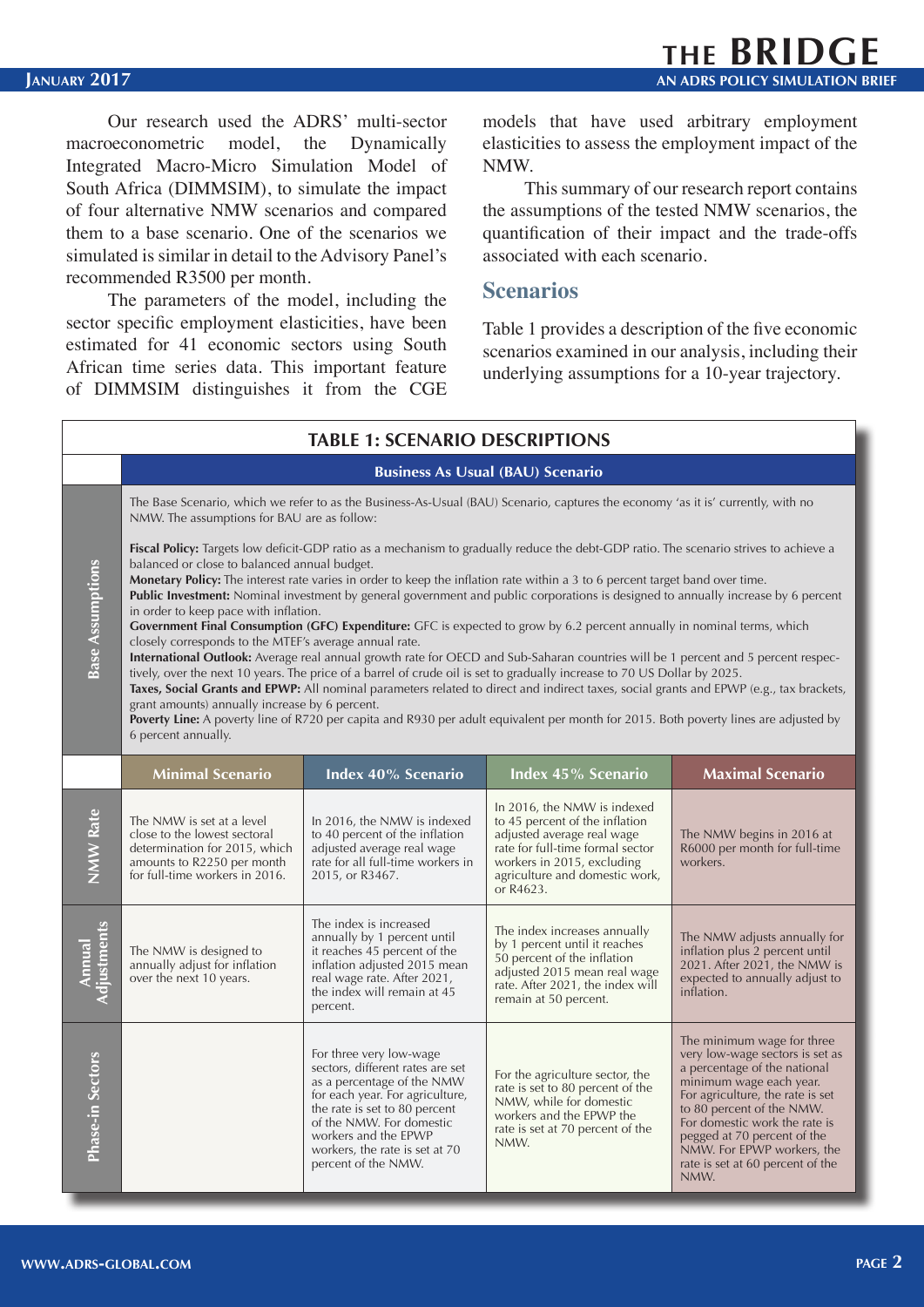#### **Comparative Analysis of Scenario Results**

The measured potential impact of alternative NMW options are described below. The results provide insight into how a NMW compares to the current situation, as captured in the Business as Usual (BAU) scenario.

#### Wage Effect

A NMW is expected to directly impact the wage income of low-paid workers within all economic sectors. Given the heterogeneity of employment structure within economic sectors, the shares of sector employment affected by the NMW will differ. For example, 64 percent of full-time workers in the agriculture sector earned wages below R2250 per month in 2014, while all fulltime workers in the "Motor vehicles, parts and accessories" sector earned wages above that amount.

DIMMSIM's estimate of the initial (year 1) shock to the economy-wide average real wage rate spans from 0.32 percent (Minimal scenario), 0.76 percent (Index 40% scenario), 1.57 percent (Index 45% scenario), and 2.54 percent (Maximal scenario).

The average real wage rates for the primary, manufacturing and service sectors are expected to increase by less than one percent under both the Minimal and Index 40% scenarios. Under the Index 45% scenario, the average real wage rates are estimated to increase for the primary, manufacturing, and service sectors by between 1.43 percent and 1.98 percent. The corresponding increases under the Maximal scenario are expected to be between 2.34 percent and 3.1 percent.

Compared to the BAU results, under the NMW scenarios, the average real wage rate for the economy is projected to be between 8 percent (Minimal scenario) and 36 percent (Maximal scenario) higher.

Historically, increases in sector average wage rates have reflected a disproportionate rise in wage rates associated with high level occupations and skilled workers and have contributed to the worsening of income inequality over time. With the NMW, upward wage adjustments of more



than 4 million full-time workers across all sectors of the economy will increase the average sector wage rates from below.<sup>i</sup> (Figure 1)

#### Household Income Effect

Compared to the BAU results, a NMW over the next 10 years is projected to increase household income (Figure 2) by benefiting at least 4.26 million (Minimal scenario) workers. The number of workers who benefit far exceed the relatively small number of workers that may lose their jobs as a result of the policy. This result is consistent with similar international studies.<sup>ii</sup>

Therefore, at the macroeconomic level, the future upward trend in total household income under the NMW scenarios reflects the policy's more positive impact on the income of millions of low-wage workers at the bottom of income distribution and less on increases of the income of the higher earning population. The implication for the evolution of poverty and inequality over the next 10 years is highly significant, as explained further below.



#### Household Consumption Effect

The boost to real household income from the NMW will positively impact household expenditure (i.e., demand) on goods and services.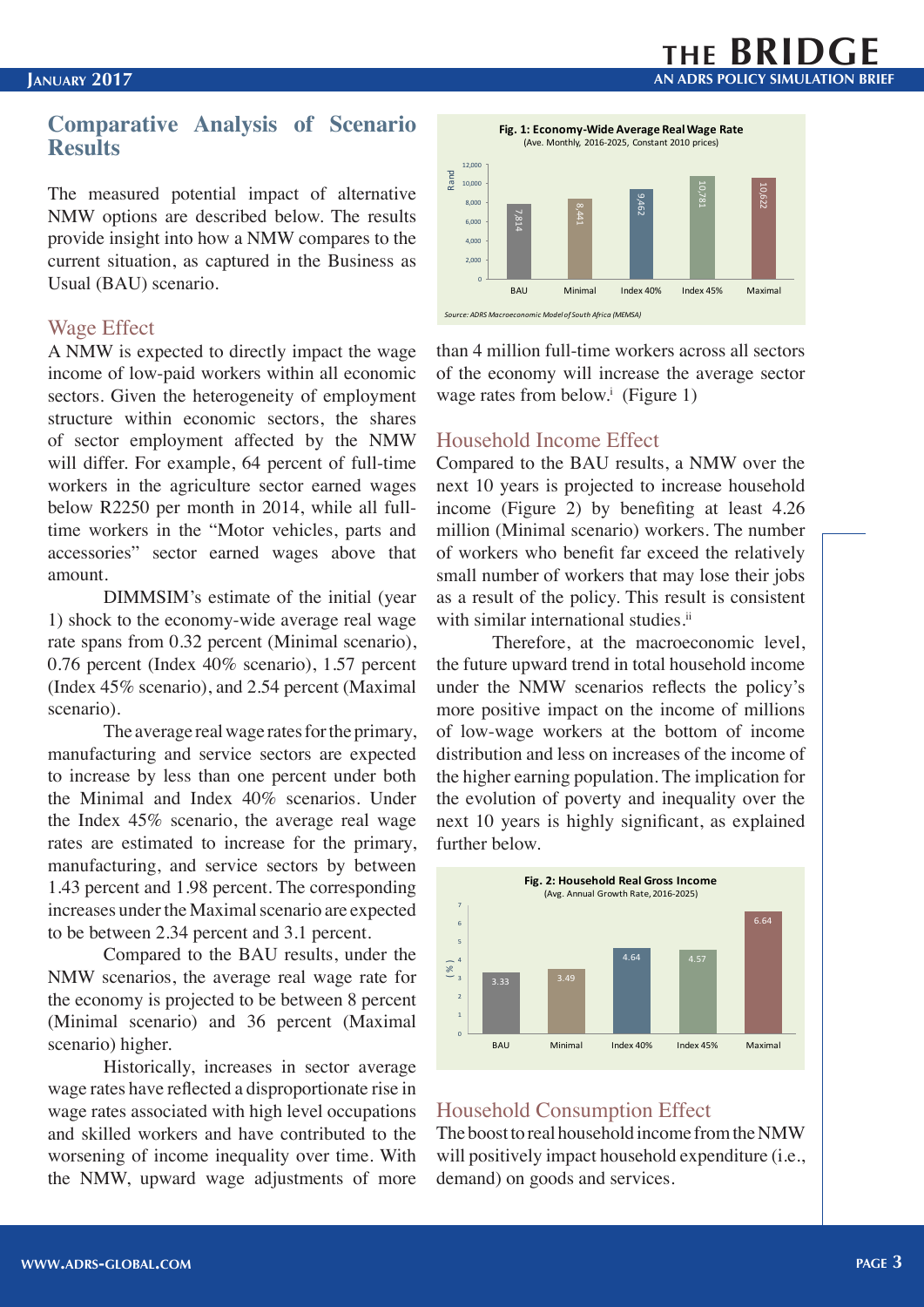Figure 3 depicts trends in household real consumption expenditure under alternative NMW scenarios. Observe that although the Minimal scenario results in higher household consumption expenditure, the scenario does not significantly change the pace at which it grows over time. Conversely, the projected trends for the two indexed scenarios and the Maximal scenario show both higher levels and faster rates of growth of household consumption expenditure relative to the BAU and Minimal scenarios.

On average, over the next 10 years, the share of household consumption expenditure in GDP is projected to increase from 59.2 percent under the BAU scenario to 60.6 percent (Minimal), 62.6 percent (Index 40%), 62.7 percent (Index 45%) and 64.2 percent (Maximal).



#### Growth Effect

DIMMSIM's projected outputs for 41 economic sectors reflect the net effect of the NMW scenarios on diverse demand, supply, economy-wide and sector variables that were found, through time series analysis, to determine sector outputs.

Implementation of the NMW is expected to increase total output in the economy (i.e., gross value added at basic prices), relative to the BAU, especially under the Index 40%, Index 45%, and Maximal scenarios (Figure 4). For aggregate sectors of the economy, each of the NMW scenarios will be effective in boosting primary and manufacturing sector output, especially in manufacturing (Figure 4).

Over the next 10 years, each NMW scenario is projected to help the economy grow

faster than the BAU scenario by 0.1 percent (Minimal), 0.4 percent (Index 40%), 0.5 percent (Index 45%) and 0.84 percent (Maximal), Figure 5.iii





#### Employment Effect

In DIMMSIM, demand for employment is captured at the sector level through the model's forty time series estimated regression equations. The NMW policy scenarios have a direct negative impact on sector employment, by raising the sector and economy-wide average real wage rates. However, the policy also has various simultaneous indirect effects on sector employment, including a positive impact linked to the increase in the aggregate demand in the economy. Therefore, the total impact of the NMW on sector and total employment is the net effect of all direct, indirect, and dynamic effects of the policy, as the projections from DIMMSIM reflect.

Average annual employment in the primary sector over the next 10 years will be higher under all four NMW scenarios relative to the BAU scenario results (Figure 6). The induced positive impact of a NMW on aggregate demand, which positively stimulates sector production and employment, is found to exceed the negative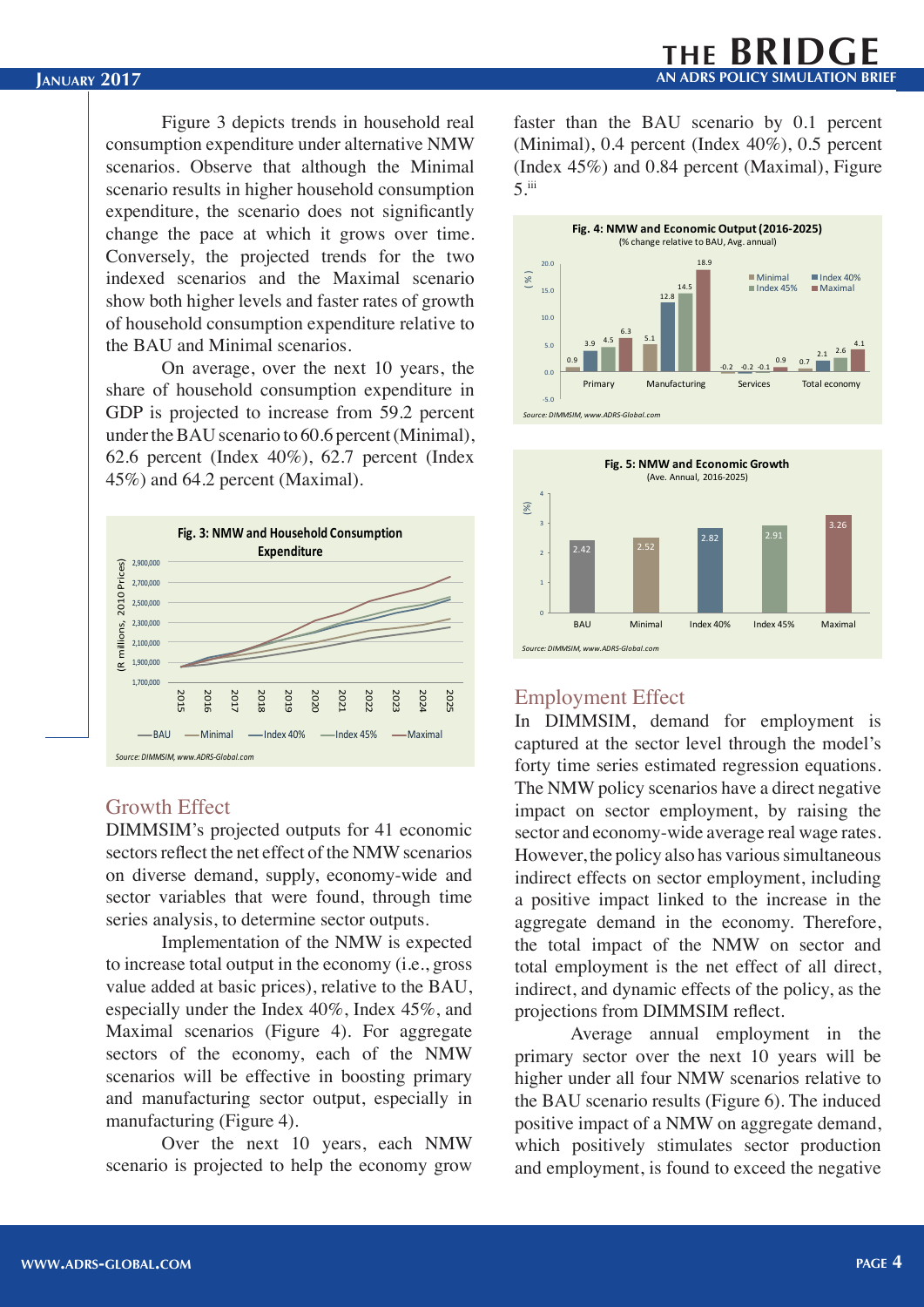direct impact of the policy on the primary sector employment. Overall, the net effect of the two opposite forces on annual employment in the primary sector leads to improved demand for employment, relative to the BAU scenario.

Even though the downward trend in primary sector employment is expected to continue, a NMW policy will slow the decline. Consequently, under all four NMW scenarios, primary sector employment will be, on average, between 0.5 percent and 4.0 percent higher annually, relative to the BAU scenario results, as shown in Figure 6.



NMW policy has the least effect on average wage rates of the manufacturing sectors. Hence, the direct negative effect of the policy on manufacturing sector employment is limited, allowing the policy's positive effect on employment, through the increase in aggregate demand, to be unmitigated by a significant negative effect. Consequently, the impact of a NMW on manufacturing sector employment is projected to be positive and increasing over time. Under a NMW policy, annual employment in manufacturing is expected to gain momentum after 2017, relative to BAU results. The gaps between the likely BAU future trend and the NMW results grow wider over time, except for the Minimal scenario. Overall, NMW scenario results show that annual manufacturing employment will be, on average, higher by 3.4 percent (Minimal), 7.2 percent (Index 40%), 7.4 percent (Index 45%) and 8.3 percent (Maximal) as compared to the BAU scenario. By 2025, these differences translate to 91,000 (Minimal), 234,000 (Index 40%), 260,000 (Index 45%) and 318,000 (Maximal) more jobs in manufacturing, relative to the BAU scenario.

In the service sector, relative to the BAU, the NMW policy scenarios are projected to lead to small positive increases in demand for employment for all but two service subsectors. The impact on employment in the case of Building Construction and Engineering, and in Wholesale, Retail Trade, Catering and Accommodation Services, is projected to be negative. Overall, average annual employment in the service sector is projected to be lower by 0.4 percent and 1.16 percent (Figure 6) as compared to the BAU results.

For the economy, the average annual employment effect of the NMW is projected to be zero (Minimal) to -0.3 percent (Index 40% and Index 45%), relative to the BAU scenario. This translates into lower annual employment of 1,600 (Minimal) to 43,000 (Index 40% and Index 45%). In the case of the Maximal scenario, the scenario's net effect on total employment is projected to be a small positive of about 30,000 or a 0.18 percent increase in total employment compared to the BAU scenario.



In terms of unemployment outcomes (Figure 7), the average annual unemployment rate under the four NMW scenarios is projected to be between 0 percent (Minimal) to 0.2 percent (Index 40%) higher than the BAU outcomes. Under the Maximal scenario, the unemployment rate is projected to be 0.1 percent lower than in the BAU scenario. These results are consistent with other cross country studies.iv

#### Productivity Effect

Relative to BAU, average annual labour productivity is expected to be higher under the NMW scenarios for the economy and its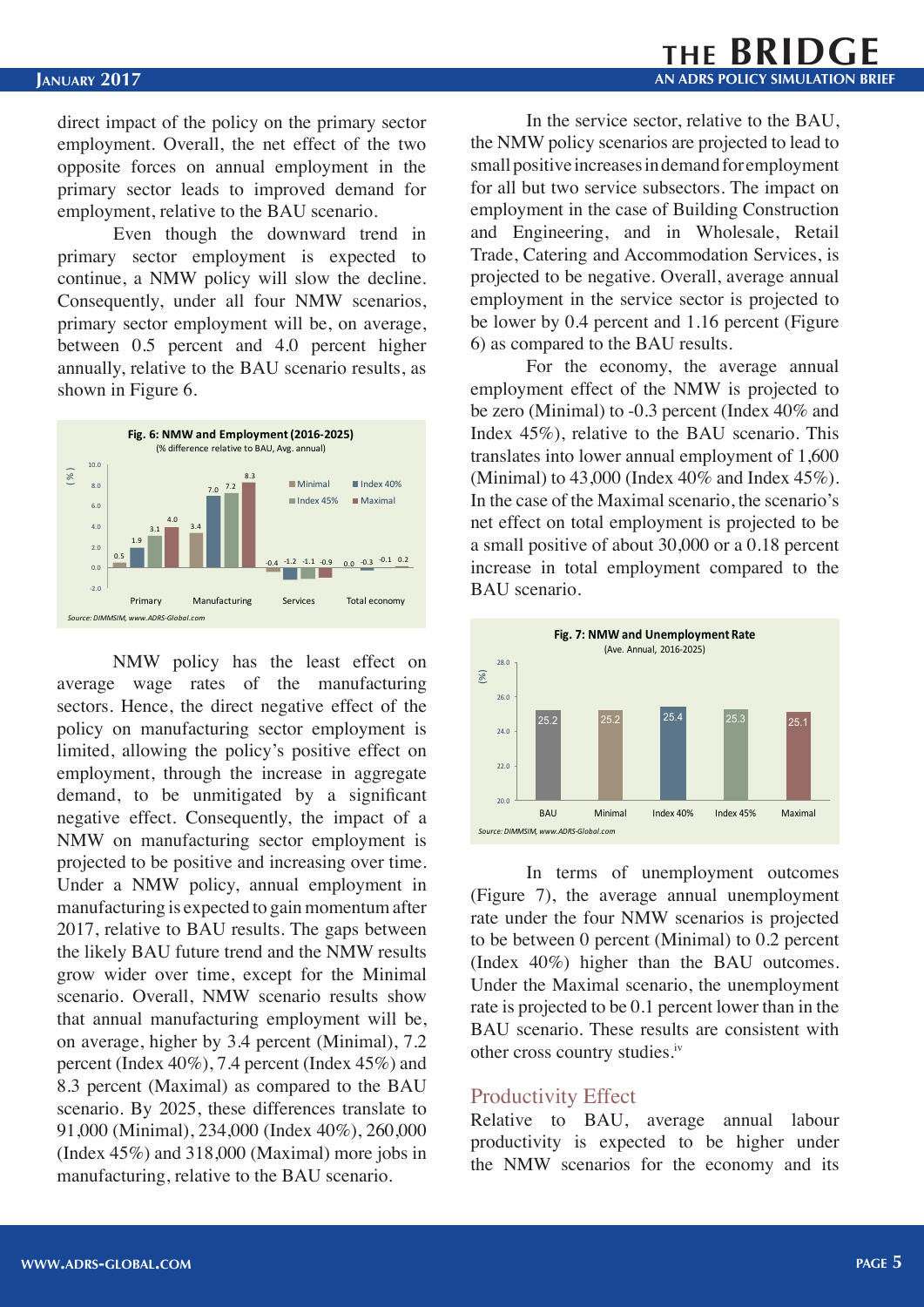sectors (Figure 8). For the economy as a whole, the projected labour productivity differences range from 0.7 percent (Minimal) to 3.8 percent (Maximal), see Figure 8. Average labour productivity in the primary and service sectors over the next 10 years is projected to perform better under NMW policy scenarios than under the BAU scenario. Meanwhile, the improvement of manufacturing labour productivity under the NMW will be significantly stronger than the corresponding productivity increases of the primary and service sectors.



#### Inflation Effect

The NMW is expected to affect various prices through its direct effects on the cost of labour and its indirect effects on income, expenditure, and production variables. Figure 9 shows DIMMSIM's results in terms of economy-wide producer price inflation. The average inflation rates for the BAU and Minimal scenarios are projected to be almost indistinguishable, which imply that their trajectory will have subdued effects on the average inflation rate over the next 10 years. In this case, a combination of relatively small increases in the average wage rate and labour productivity effectively annul their contradictory effects on price inflation. For the other NMW scenarios, their lower average



inflation rates over the next 10 years, relative to the BAU scenario, reflect the extent to which negative effects of labour productivity increases on sector prices prevail over the positive effects of the scenarios' average wage rate increases.

#### Inequality Effect

The main rationale for a NMW policy in South Africa has been to reduce poverty and income inequality and to deter their future expansion. Figure 10 shows that relative to BAU results, income inequality (measured by the Gini index) is projected to be lower under each NMW scenario. The effectiveness of an economic growth path that includes a NMW that benefits the poor more than the non-poor is reflected in these results. At the national level, the inequality indices for the NMW scenarios in 2025 are projected to be lower than the BAU results by -0.4 percent (Minimal), -0.7 percent (Index 40%), -1.2 percent (Index 45%), and -1.7 (Maximal).



A NMW policy is expected to produce lower rates of inequality among both the urban and non-urban population. The projections also show that for each NMW scenario, the decline in income inequality will be more significant among the non-urban population than among the urban population. In other words, while both rates of inequality are projected to decline, the difference in inequality between the urban and non-urban population is also projected to narrow under a NMW policy. $v$ 

#### Poverty Effect

DIMMSIM's results on household poverty are based on the adult equivalent poverty line of R930 per month for 2016 adjusted annually to the average inflation rate of 6 percent.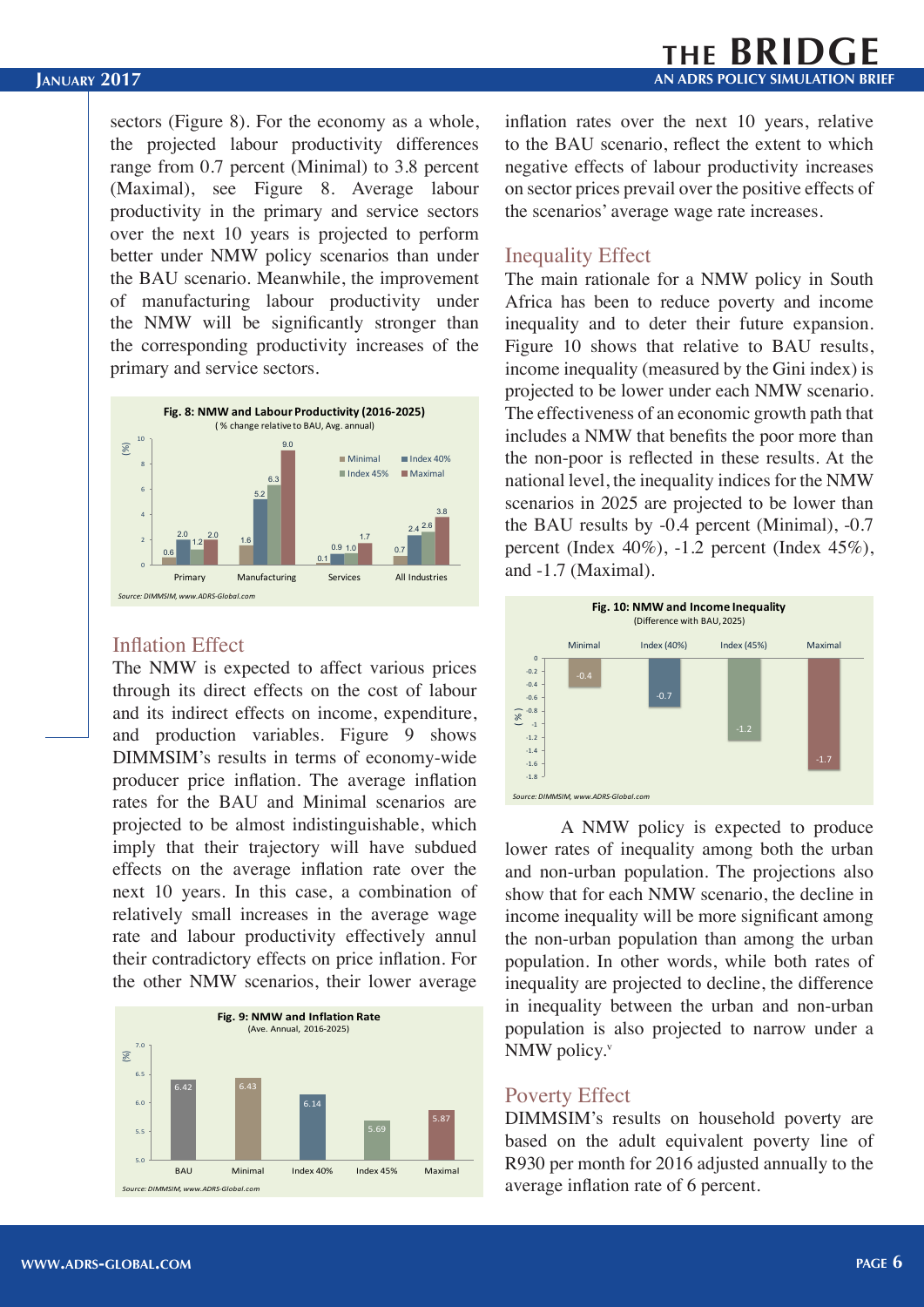

At the national level, DIMMSIM projects improvements of between -1.1 and -2.6 percentage points in the headcount poverty rate (Figure 11) for each NMW scenario, compared to the BAU scenario.

Since NMW policies target low-wage full-time workers, their impact on the poverty rate differs when the population is divided by race, location, and quintiles. Figure 12 depicts the poverty impact of the NMW scenarios on urban and rural populations, compared to the BAU results. Relative to urban workers, low-wage earners constitute a larger portion of the rural population. Hence, the introduction of a NMW is found to lead to greater reductions in rural poverty.

Given the racial segmentation of the South African labour market, the four NMW scenarios





**AN ADRS POLICY SIMULATION BRIEF AN ADRS POLICY SIMULATION BRIEF**

are projected to have the most effect on reducing poverty among African and Coloured households (Figure 13), as compared to the BAU scenario. The differentiated impact of the policy on household poverty is found to be most noticeable when the population is divided by quintile (Figure 14).

On the whole, when compared to the BAU scenario, the NMW will reduce the poverty rate, especially among poorer segments of the population. This result is obtained whether viewed from race, location or quintile of households and stems from the policy's positive effect on economic growth and income equality. Thus, by taking account of all direct, indirect, and dynamic interactions in the economy, the policy is shown to be pro-poor since it benefits South Africa's poor more than its non-poor.<sup>vi</sup>

#### **Conclusions and Recommendations**

Our quantification of the impact of a NMW shows that the policy has the potential to yield positive overall macro- and micro-economic outcomes for South Africa. The NMW would prompt direct, indirect and dynamic responses in the labour market, household income and expenditure, and in production. The initial value of the NMW and its future evolution will determine how meaningfully it is able to achieve its core goals of reducing poverty and income inequality.

The net effect of the policy includes an upward shift of the aggregate demand curve and an outward shift of the aggregate supply curve, thus spurring modest stable macroeconomic growth. This overall macroeconomic outcome will result from the policy's positive income distribution impact, represented by an improvement in the income share and spending power of households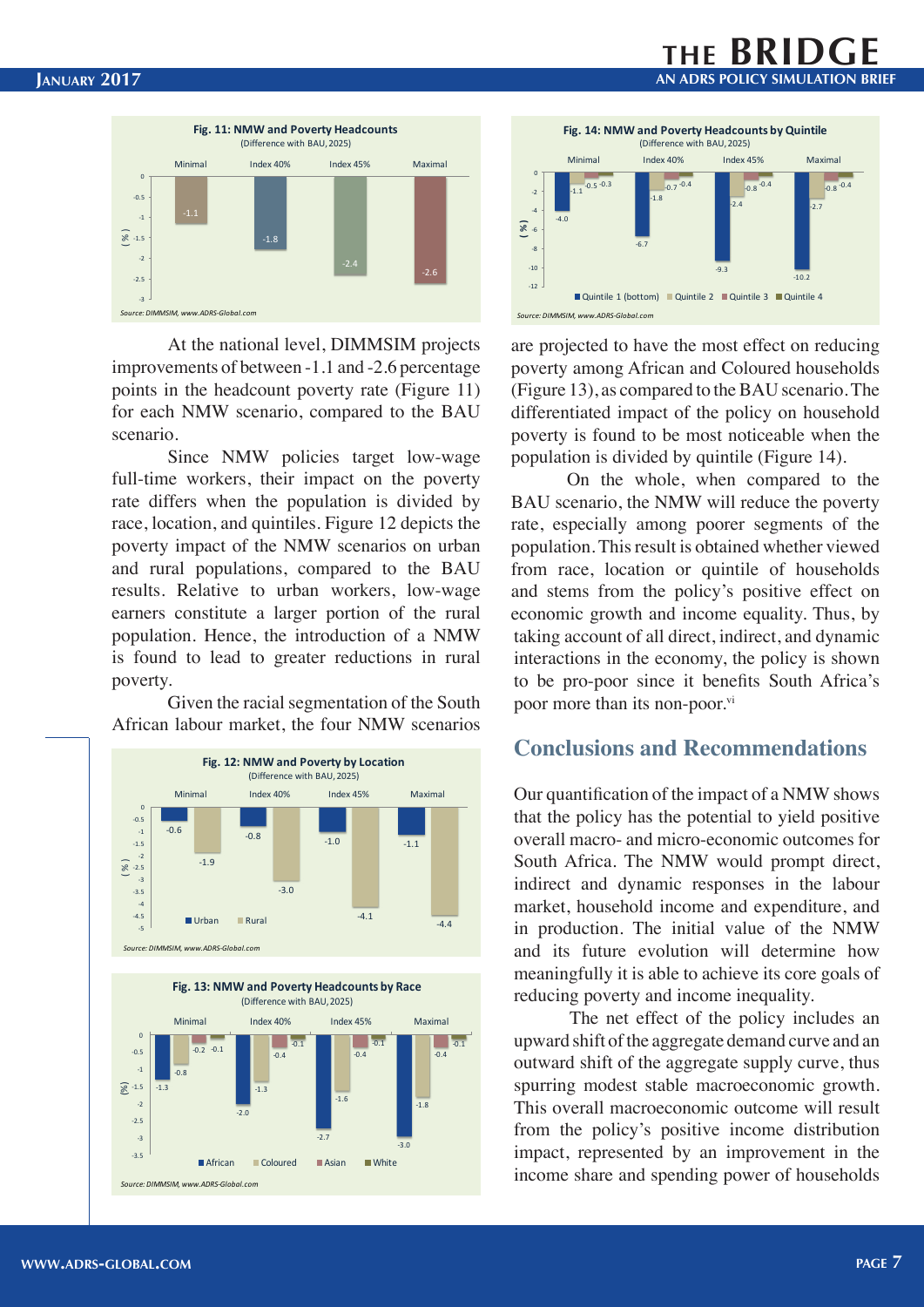in the bottom quintiles that have a relatively higher marginal propensity to consume while also spending a relatively larger portion of each additional rand on domestically produced goods and services. This redistributive impact of the policy will, through the forward and backward linkages, directly and indirectly stimulate demand for and output of economic sectors, especially that of manufacturing. For more than 85 percent of South Africa's economic sectors, this positive force outweighs the direct negative impact of marginally higher sectoral average wage rates on employment.

DIMMSIM's results lead to the following observations:

pover<br>
The national minimum wage is in the<br>
an effective policy to modestly foster<br>
aggregate demand, which is an important<br>
determinant of short and long term emple<br>
economic growth. The introduction of a neither The national minimum wage is an effective policy to modestly foster aggregate demand, which is an important determinant of short and long term NMW in South Africa has the potential to enhance economic growth.

the number of the post of the post of the post of the post of the post of the post of the post of the post of the post of the post of the post of the post of the post of the post of the post of the post of the post of the NMW scenario results show that the number of workers who benefit from the policy will far exceed the relatively small number of workers that may lose their jobs. Moreover, the results provide evidence of positive spillover effects beyond those affected at the very bottom of the earnings distribution. These results are consistent with and confirm other studies.

**3**<br>**3**<br>**3**<br>**3**<br>**3**<br>**5**<br>**1** The results reported here cast serious doubt on the claims that the introduction of a NMW in South Africa will seriously hinder employment. Our results are consistent with and confirm the majority of international studies.

**4** NMW policy will make<br>a demonstrable contribution to the<br>reduction of poverty and inequality, but A NMW policy will make a demonstrable contribution to the alone is insufficient to fully overcome the three-pronged challenges of high poverty, inequality, and unemployment in the country.

The small negative effects on employment in a few economic sectors neither threaten macroeconomic balance nor hinder economic growth. Moreover, any negative trade-off of the NMW policy must be weighed against its significant positive contributions to household real disposable income, poverty alleviation, income equality, and economic growth.



**South Africa:**  $(+27)$  (0)11-083-6474 (+1) 916-505-4874 **United States: Email:** [thebridge@adrs-global.com](mailto:thebridge@adrs-global.com) Website: [www.adrs-global.com](http://www.adrs-global.com)

**APPLIED DEVELOPMENT RESEARCH SOLUTIONS**

is an independent economic consultancy organization with extensive experience in economic model building, capacity building, policy research, and advisory services in Africa. Our innovative webbased interface gives users the power to design policies and test their impact prior to embarking on implementation.

**THE BRIDGE** is an ADRS policy brief designed to present the main findings of policy simulations on key development challenges. With each issue we present the quantification of policy options in order to support evidence-based policy decision-making and to contribute to current economic policy analysis and debate.

### **AUTHOR**

#### **\*Asghar Adelzadeh, Ph.D.** Director & Chief Economic Modeller, ADRS asghar@adrs-global.com

### **‡ Cynthia Alvillar**

(+27) (0)11-083-6474

CEO and Senior Labour Market Specialist, ADRS c.alvillar@adrs-global.com (+27) (0)11-083-6474

### **STAFF**

#### **Editors** Emma Dunn edunn@adrs-global.com

Cynthia Alvillar [c.alvillar@adrs-global.com](mailto:c.alvillar@adrs-global.com)

**Research Director** Asghar Adelzadeh [asghar@adrs-global.com](mailto:asghar@adrs-global.com)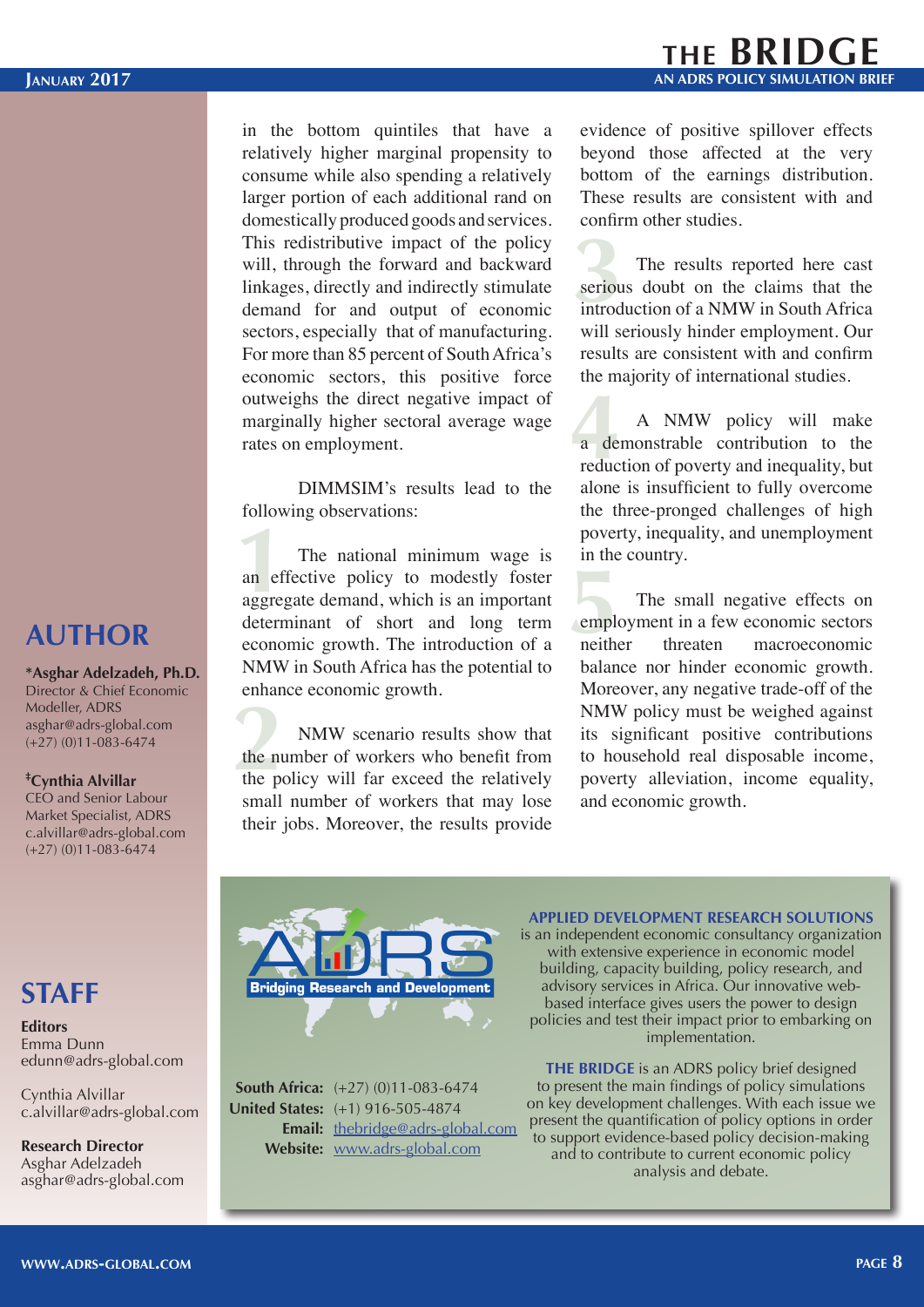#### **Endnotes**

<sup>i</sup>Our findings that the introduction of a NMW in South Africa will especially increase wages at the bottom of the distribution, mainly in the primary and service sectors, are supported by similar findings of Lee (1999), Autoret al. (2015), and Dubeet al.(2010). Our general finding that a NMW will positively impact the economy-wide average wages in South Africa through its effect on the wage distribution is also in line with findings from DiNardoet al.(1996), Lee (1999), Harris and Kearney (2014). According to Cunningham (2007), in Latin America, a 10 percent increase in minimum wages results in an increase in average wages of between 1 and 6 percent.

ii For example, the Alonso (2015) study of US data shows that the minimum wage has a significant and positive impact at the bottom of the labourincome distribution. He shows that a 10 percent increase in the minimum wage would raise labour income by 0.8 percent at the 10th percentile and by 0.6 percent at the 25th. The Dubeet al. (2010), and Allegrettoet al. (2011) studies of the effects of minimum wages on earnings in low wage sectors find strong positive earning effects as a result of minimum wage increases.

iii Among studies, empirical analysis of 11 OECD countries (Austria, Belgium, Denmark, France, West Germany, Italy, Luxembourg, the Netherlands, Sweden, the UK, and the US) by Askenazy (2003) estimates the impact of increases in minimum wage on GDP growth across over four five-year intervals between 1970 and 1990. He finds that the minimum wage can significantly – by more than 0.2 percent per annum – improve long-run growth in an open economy. Our findings are also in line with Kaldor's three growth laws related to the causation in economic growth, including the proposition that a faster rate of growth of manufacturing output supports faster rate of growth of non-manufacturing.

<sup>iv</sup> Our findings on the potential impact of the NMW on employment in South Africa are in line with the international consensus on the impact of minimum wages on employment.

v Similar to our results for South Africa, almost all national and comparative studies have found that minimum wages lead to a compression of the earnings distribution (See overviews in Katz and Murphy (1992), DiNardoet al. (1996), Katz and Autor (1999), Card and DiNardo (2002), Autoret al.(2008), Goldin and Katz (2008), Lemieux (2008), and Acemoglu and Autor (2011)).They have also found that minimum wages help lower earning differentials across demographic groups, as have been reported for Brazil and Costa Rica (Lemos (2007), Gindling and Terrell (1995), and Fajnzylber (2001)). Since the minimum wage has significantly smaller impact on higher earnings, raising the minimum wage would effectively reduce earning inequality.

 $\overline{v}$ <sup>vi</sup> Our results, that show a significant reduction in the poverty rate among the households in the bottom quintiles and a much smaller poverty reduction among households in higher quintiles, are in line with international studies that find between 40 and 60 percent of poverty benefits are concentrated in bottom households and that the benefits gradually die out.

> *ADRS' web-based models of South Africa help users design and simulate diverse macro and micro economic scenarios to inform policy on a broad range of economic, social, educational, and environmental issues.*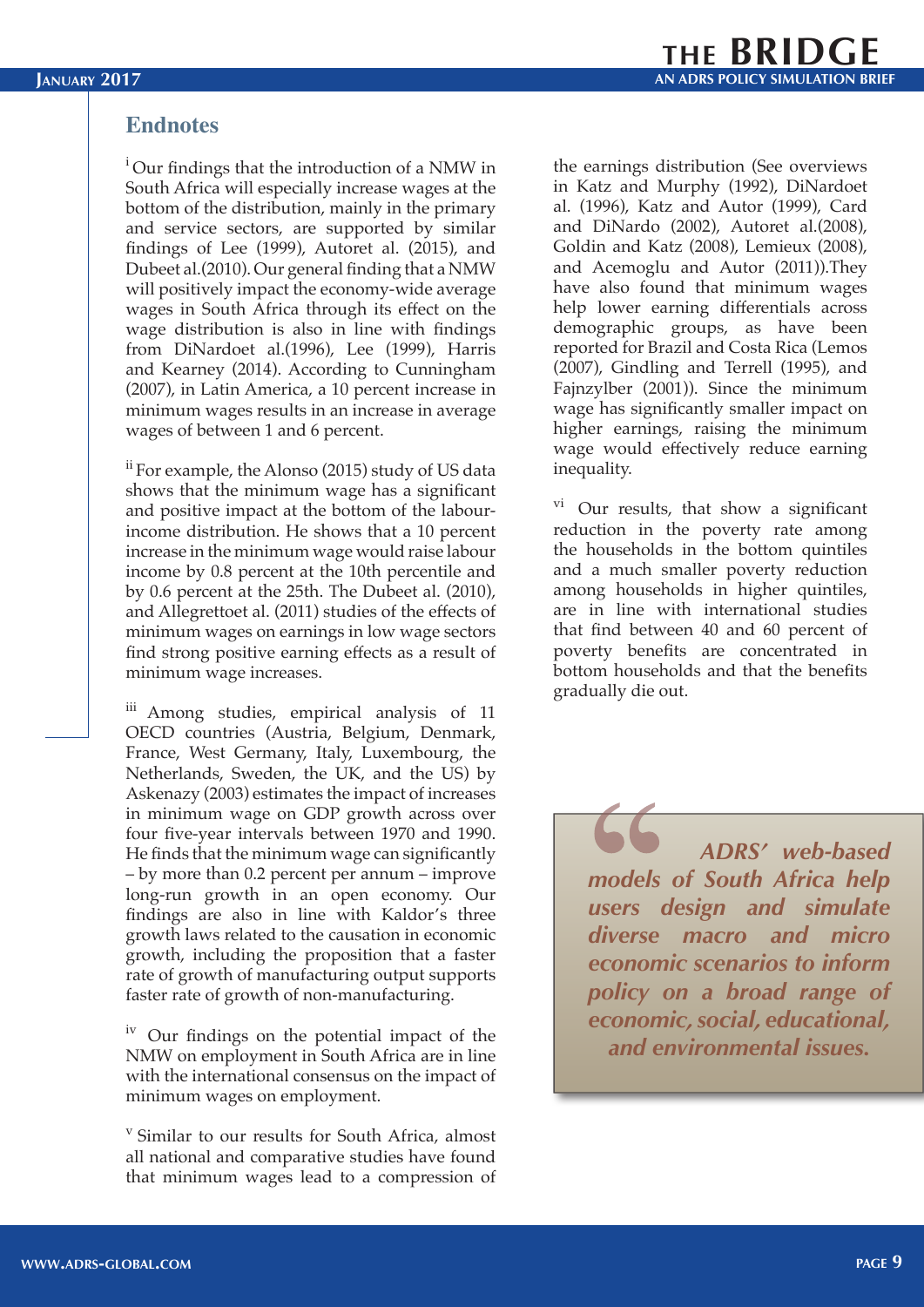### **ADRS MODELS OF THE SOUTH AFRICAN ECONOMY**

**Bridging Research and Development**

**A pplied Development Research Solutions** (ADRS) has developed eight economic models of South Africa that interested individuals and institutions can use for projections, policy design and impact analyses. The eight mode has developed eight economic models of South Africa that interested individuals and institutions can use for projections, policy design and impact analyses. The eight models of South Africa are listed in the box below. Following is a brief description of each:

#### **Macroeconometric Model of South Africa (MEMSA)™**

This model captures the complex inter-linkages that exist between and within industrial sectors of the economy, macroeconomic variables, policy variables, and income and expenditure of government, labour, and business. MEMSA is a bottom up

disaggregated model with 7 estimated variables for 41 sectors of the economy. It is most suitable for forecasting and simulating the impact of domestic and international shocks, macroeconomic and industrial policy changes, major public expenditure projects, as well as policies that affect private businesses, government and household income and expenditure. MEMSA is hosted at the ADRS website and is accessible through its user-friendly platform.

#### **South African Tax and Transfer Simulation Model (SATTSIM)™**

ADRS has built this microsimulation model of South Africa for the projection of costs and benefits of current and future tax and transfer policies. Users of the model can design simple or complex tax and transfer policies for the next 15 years and assess their budgetary, poverty and income distribution effects. Model results are presented in aggregate

### **ADRS MODELS**

- **MEMSA™: Macroeconometric Model of South Africa**
- **SATTSIM™: South African Tax and Transfer Simulation Model**
- **SATTSIM-Plus™: Augmented South African Tax and Transfer Simulation Model**
- **DIMMSIM-SA™: Dynamically Integrated Macro and Micro Simulation Models of South Africa**
- **LNP-Macro™: Linked National-Provincial Macroeconometric Model of South Africa**
- **LNP-MM™: Linked National-Provincial Macro-Micro Model of South Africa**
- **LM-EM™: Linked Macro-Education Model**
- **MS3E™: Multi-Sector Economy-Energy-Emissions Model**

and disaggregated forms, i.e., by gender, family type, quintile, province, and locality. In addition to a direct and an indirect tax modules, the model includes modules for current social security programmes (i.e., old age grant, child support, and disability grant), and five additional grant programmes that can be used to develop 'what if' scenarios. SATTSIM is hosted at the ADRS website and is accessible through its user-friendly platform.

**SATTSIM**

TTSI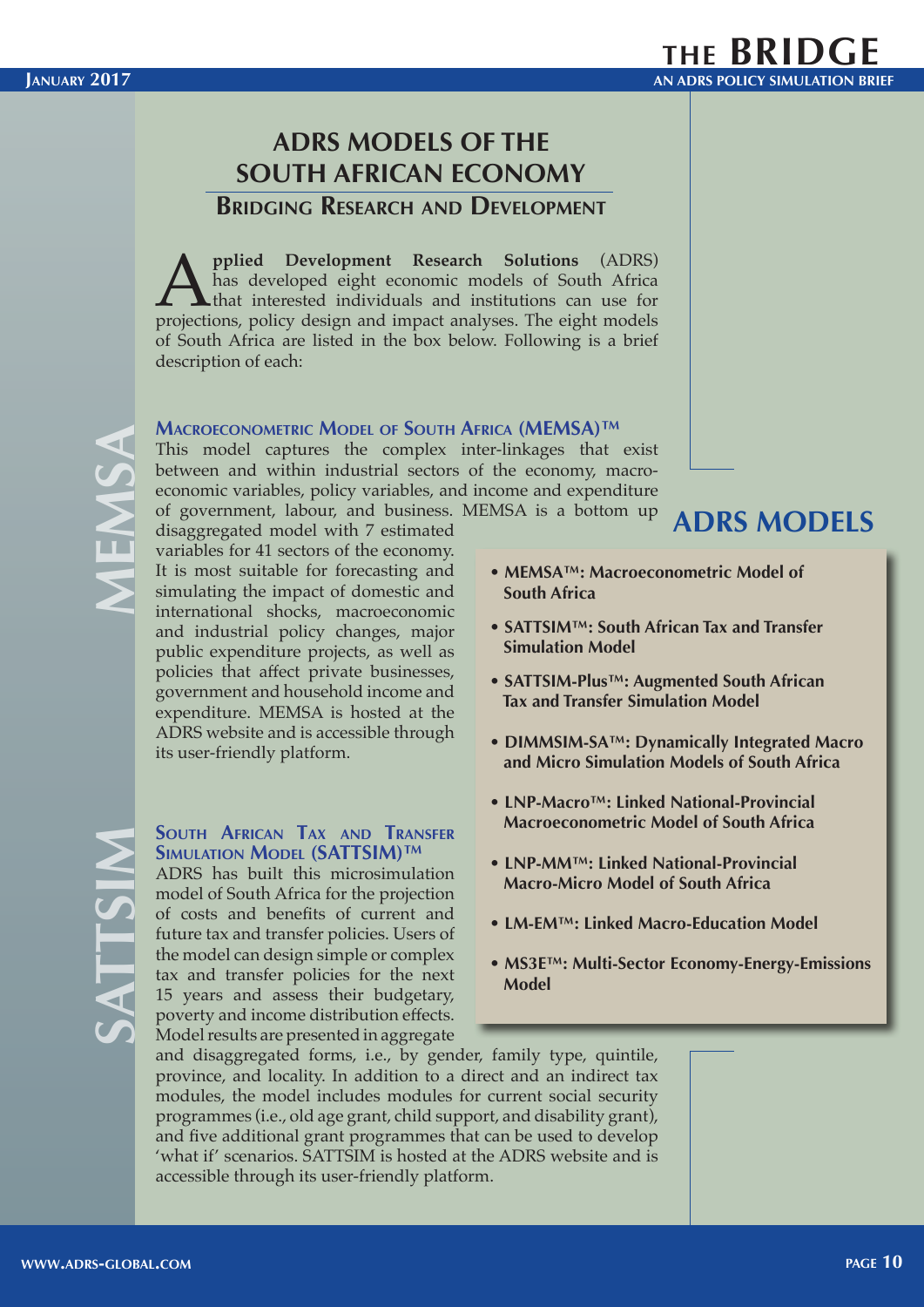#### **Augmented South African Tax and Transfer Simulation Model (SATTSIM-Plus)™**

This model is an extension of SATTSIM. It allows users to produce projections of the tax revenue, social security beneficiaries and cost, and poverty and income distribution under alternative scenarios for the performance of macroeconomic indicators (e.g., growth, employment, inflation, and wage rate) over the next 15 years. Or, for a given scenario for the future performance of the South African economy (e.g., low or high economic growth during next three years), users can make changes to the social security and tax system and simulate their impact on the rate of poverty and income inequality. SATTSIM-Plus is hosted at the ADRS website and is accessible through its user-friendly platform.

#### **Dynamically Integrated Macro and Micro Simulation Models of South Africa (DIMMSIM-SA)™**

This model integrates the ADRS macroeconomic model (MEMSA) with its household microsimulation model (SATTSIM) to capture the dynamic interactions between the macroeconomic performance and

the poverty and income distribution at household level. The model is most suitable for the analysis of poverty and inequality and for the impact analyses of alternative macro and micro policies for growth and development. It includes two-way interactions between its macro and micro components such that (a) changes in macroeconomic variables (e.g., prices, employment,

*DIMMSIM-SA is most suitable for the impact analyses of alternative macro- and micropolicies for growth and development.*

wage rates, benefits, transfers, etc.) influence the welfare of individuals and families, and (b) changes in household level economic conditions (e.g., poverty, inequality, consumption, taxes, eligibility for social grant, etc.) influence macroeconomic outcomes. DIMMSIM-SA is hosted at the ADRS website and is accessible through its user-friendly platform.

#### **Linked National-Provincial Macroeconometric Model of South Africa (LNP-Macro)™**

The purpose of the ADRS provincial macroeconomic model is to produce projections of growth, investment, and employment for 27 sectors of each of the nine provinces in South Africa. The model captures the economic structure of nine provinces using econometric estimations of sectors of provincial investment, output and employment and nine linked nationalprovincial input-output tables. The latter captures sector linkages within provinces and between provinces and the rest of the South African economy. The model is most suitable for forecasting the impact of national level policies on provincial economies or the impact of provincial initiatives on the province and the rest of the country. A second version of the model, **Linked National-Provincial Macro-Micro Model of South Africa (LNP-MM)™**, allows additional assessments of the impact of policy scenarios on national and provincial poverty and income distribution.

**LNP-Macro**

**& LNP-MM**